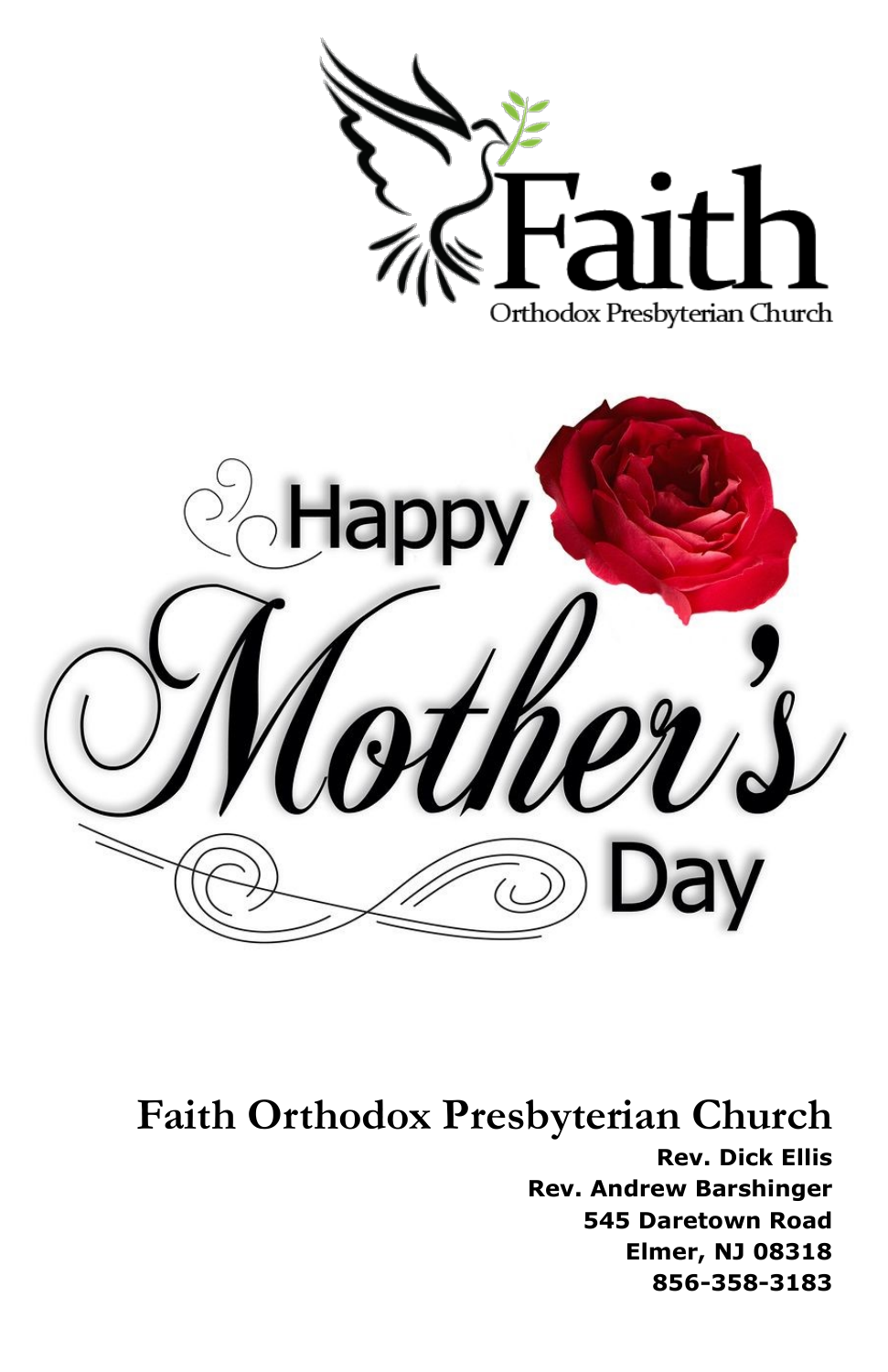#### Sunday, May 8, 2022

#### Morning Worship Service 11:00 a.m.

# *Make disciples of all nations, baptizing them, …. teaching them …. Matthew 28:19-20*

| Silent Preparation                                                         |
|----------------------------------------------------------------------------|
|                                                                            |
|                                                                            |
| *Opening Prayer                                                            |
|                                                                            |
| Covenant Sign of Baptism:  Zachary Thomas, child of Jesse and Danielle Rao |
|                                                                            |
| Prayer of Congregation                                                     |
| Tithes and Offerings                                                       |
|                                                                            |
| *Offertory Prayer                                                          |
|                                                                            |
|                                                                            |
|                                                                            |
|                                                                            |
| *Benediction                                                               |
|                                                                            |
| *Please stand, if able.                                                    |

*Please join us for our evening service of worship each Sunday evening at 6:00 p.m.*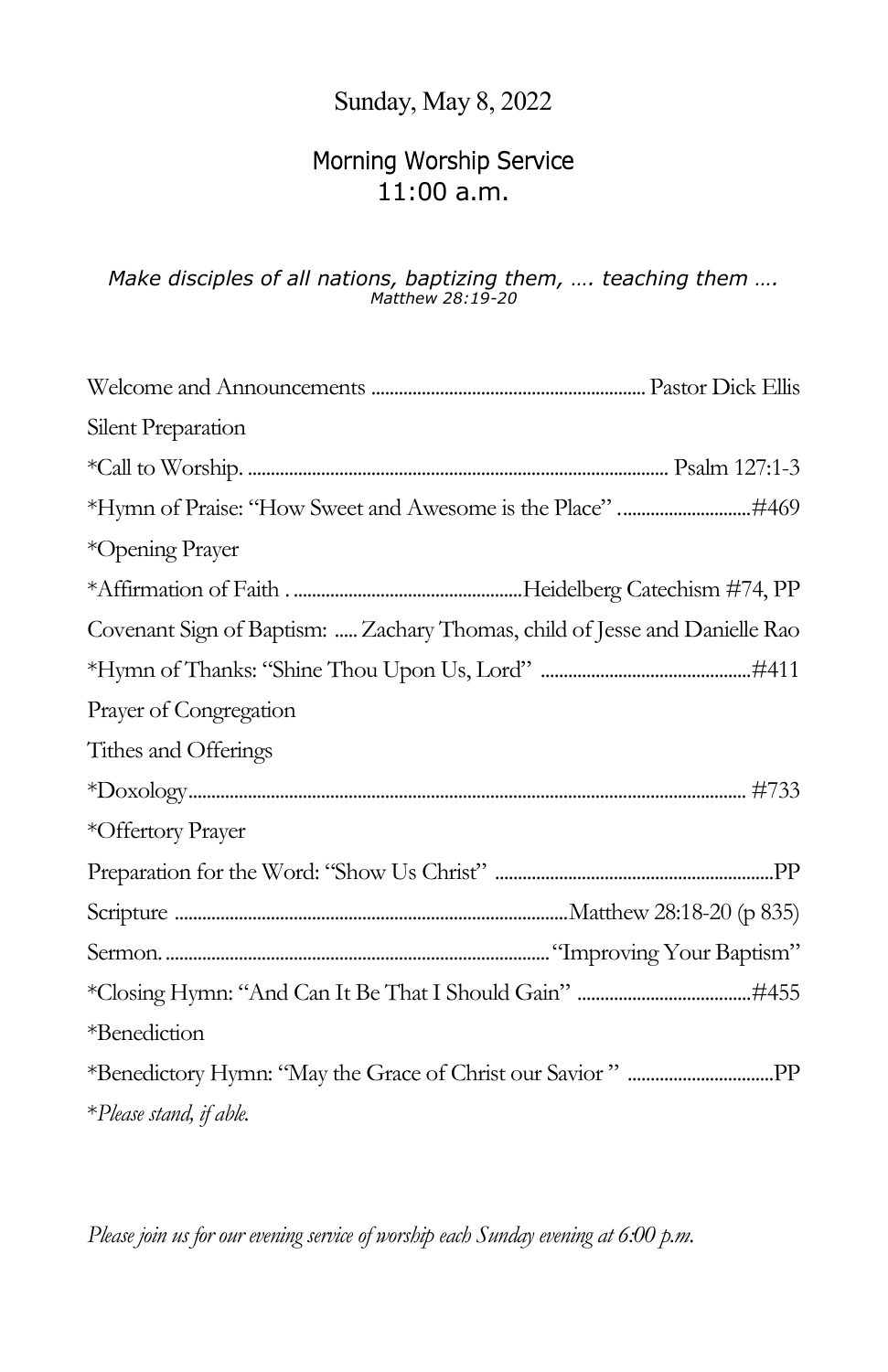#### **Greeters for the month of May**

May 8: Lydia Bohl, Julia Sezov May 15: Paul & Sue Perkins May 22: Beth Groot, Becky Harrison May 29: Paul & Dee Halley

### **Ushers for the month of May**

Bob Groot Chad Baese Brian Groot

## **Today's Sunday School Classes**

#### BEGINNING 10:00 A.M.

Out of consideration for teachers and other students, please be in your class on time.

#### Children's Classes

Children's classes are held for children two years old through senior high school. Please see an usher for class locations.

#### Adult Bible Classes

Meeting in the sanctuary. Brian Groot is teaching on Judges.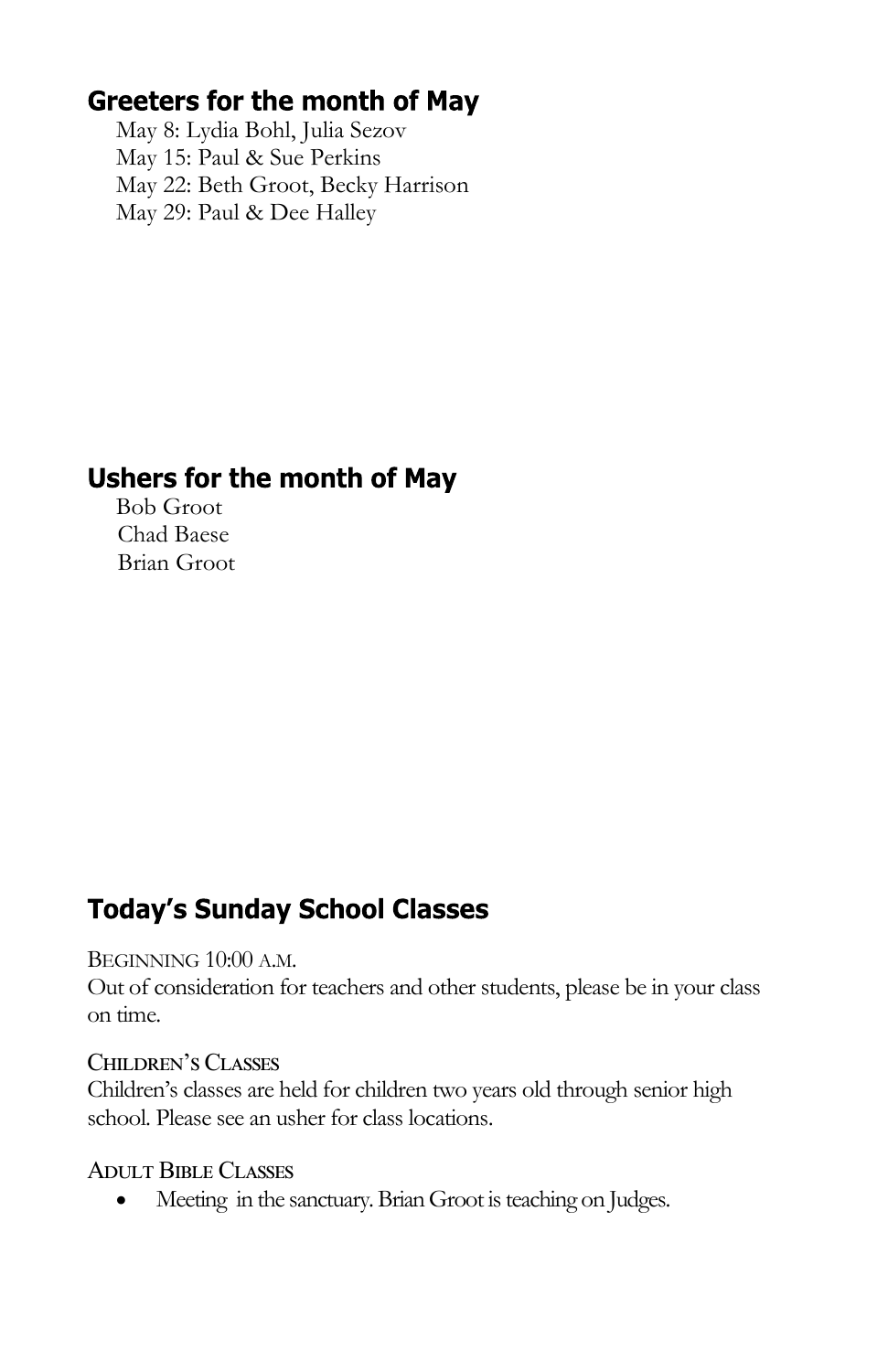## **Please Remember in Prayer**

HEALTH

- Pastor Andrew- pray his May scan will show complete remission
- Deb Sezov- recovering from surgery
- Joanne Malia- recovering from vertigo and a fall
- Adelane Sulik- recovering from surgery

MISSIONARIES

*Home*

- Churches in our Presbytery: Calvary Cape May Courthouse
- Puerto Rico: Pastor Bradney Lopez and the congregation in Guayama.
- Cumming, Georgia, Kevin & Rachel Medcalf- join Providence OPC in prayer for 1) growth in grace, 2) new visitors, 3) deacons (none at the present) and 4) God's blessing on the church's summer outreach initiatives

*Foreign*

- Little Ranch with Hope: Chuy and Amy Acosta family, Camichines, Mexico
- FFICM: Abundant fruit from trip to Africa
- Nakaale, Karamoja, Uganda, Joanne Grove- Thank you for your prayers the women's conference. The Lord answered and blessed many people came (118), the gospel was clear, and the women were engaged in the lesson and discussion. A lot of people benefited from the conference. We're thankful that God is the One who works in people's hearts and produces fruit.

Church and Church Ministries

- LEARN ministry, as it approaches the semester's end
- Sunday School teachers & participants
- CEF Club
- Pastor Search Committee. Pray for the Spirit to give wisdom and discernment

For Our Nation

 That we may live peaceful and quiet lives, godly and dignified (1 Tim. 2:2) Personal

- Our Elderly, widows and widowers
- New & Expectant mothers
- Deliver Ukraine from evil: strengthen the church to witness from Christ in the midst of war, and serve those around them.
- Brian Groot in his first year of studies at Westminster Seminary.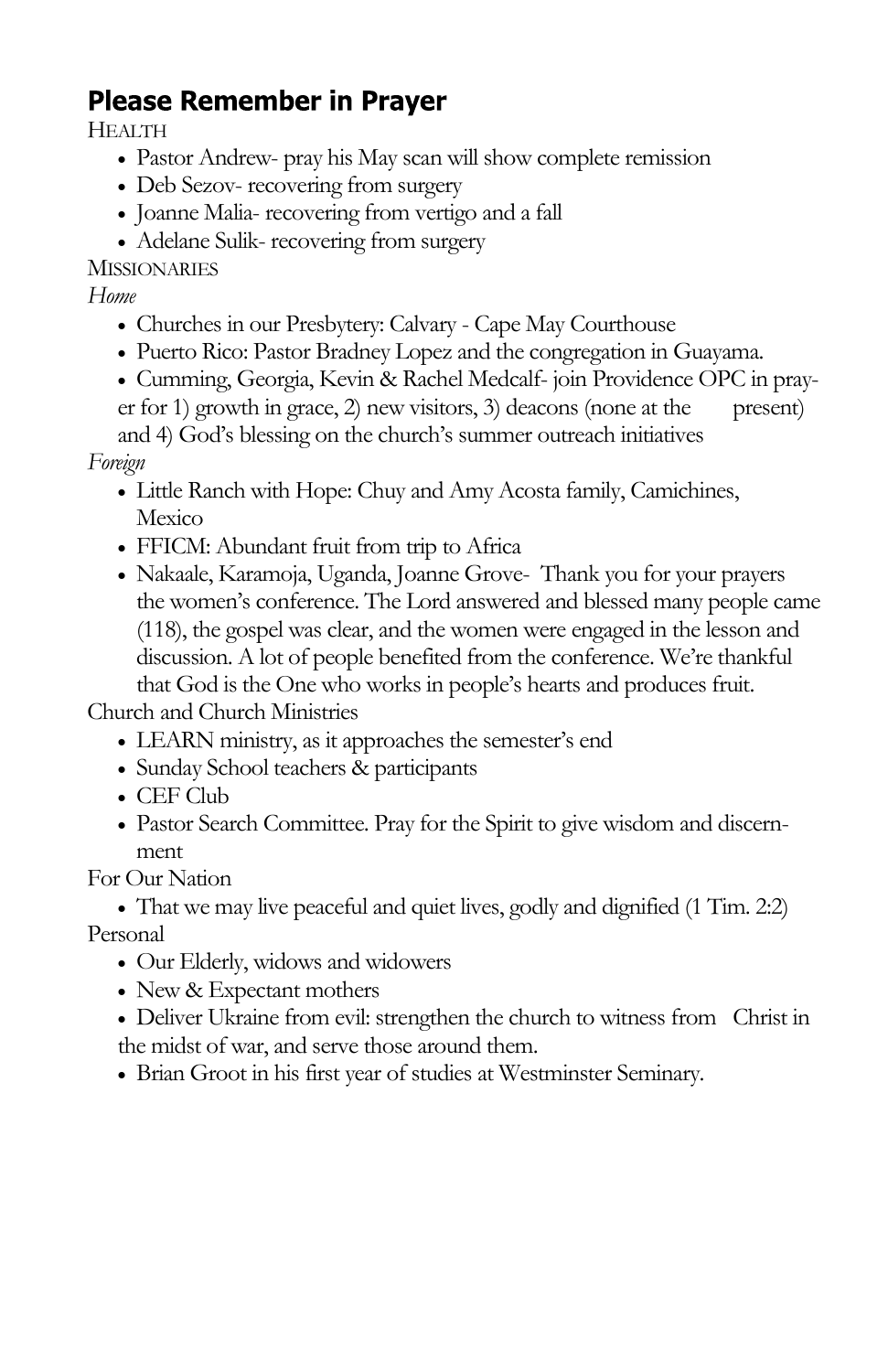#### Announcements

*Please be sure to check the bulletin board in the narthex for additional announcements*.

**Faith Fellowship Hour:** May 15, please bring a snack to share.

 **Soccer Camp is back!** Bring your kids out June 27th-July 1st from 6:30- 8:30 PM. Ages are pre-K through 6th grade. This is a great time to invite a friend to come.

 **Save The Date:** FOPC Women's Retreat November 4-5, 2022 at the Port O' Call Hotel in Ocean City, NJ.

We are so grateful to be able to plan for our long awaited, 2 times postponed, and cancelled retreat of 2020!

Tracey Taylor will be our speaker. Save the date, invite friends, details and registration to follow.

 **Ukraine Crisis Fund.** Our church wishes to make it easy for you to contribute directly to an agency providing real time mercy in the name of Christ to those in Ukraine. Donate by mail by sending checks to Orthodox Presbyterian Church, "Ukraine Crisis Fund" on the memo line and mail to Committee on Diaconal Ministries, OPC 607 Easton Road, Bldg E., Willow Grove, PA 19090-2539 OR make out to Faith OPC with "Ukraine Crisis Fund" on the memo line.

 **Support CEF:** You can be a big help to the leaders, and kids, of the weekly Bible clubs by providing cookies, bars or Tastykakes. Give all goodies to Dee or Paul Halley.

 **Our church directory** is a great resource tool to get to know our church family better! Simply go to the App Store, search for Instant Church Directory and download the FREE app to begin. You will use your email address listed in the directory to CREATE A LOGIN the first time you use the directory app. If you're not listed in the directory, OR if you have trouble logging into the app, please contact the church office.

To update your family picture either send an updated picture to the office or sign onto Instant Church Directory and upload your updated family photo.

 **Artwork needed:** Would you or a family member like to be the featured artist/photographer of the week and have your artwork displayed as the bulletin cover? Send a digital photo or scan of your original artwork tofaithopsecretary@gmail.com.

Church office hours are Tuesday - Thursday, 9:00 am - 3:00 pm.

*Please have bulletin items into the church secretary's office by noon on Wednesday.*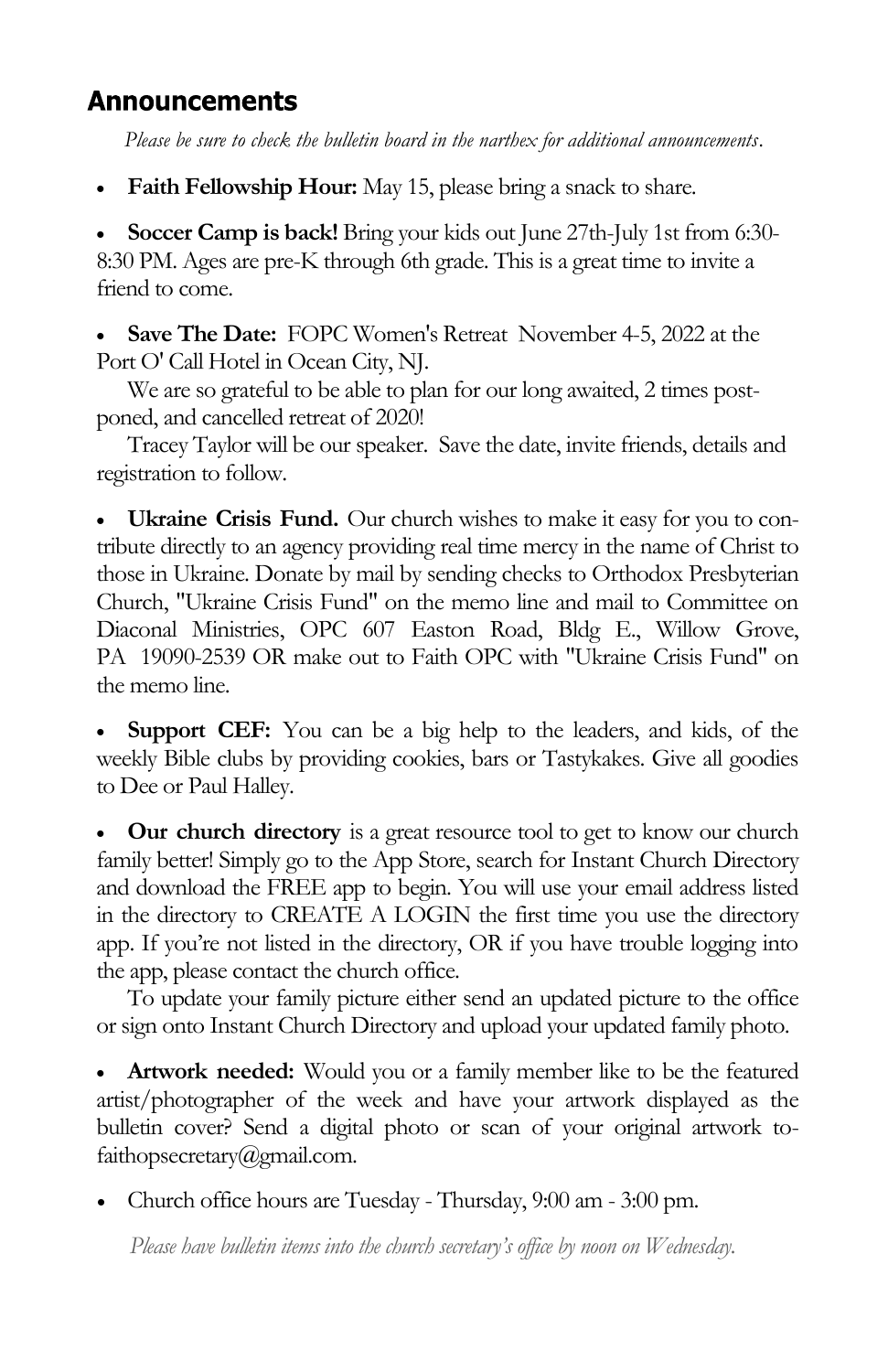## **This Week's Calendar**

TODAY

- 10:00 a.m. Sunday School
- 11:00 a.m. Morning Worship
- 6:00 p.m. Evening Worship

#### TUESDAY

 7:00 p.m. Trustees & Deacons Meeting **WEDNESDAY** 

- 3:00 p.m. Ladies Outreach Bible Study
- 7:30 p.m. Faith Gathering

### **Upcoming Nursery Schedule**

#### **May**:

5/8: Julia Cummings, Julia Sezov

5/15: Eden Sulik, Miriam Parks

5/22: Priscilla Morrison, Elise Baese

5/29: Esther Parks, Francine Groot

#### **Upcoming Events**

May 15: Fellowship Hour- calendar update May 15: Evening Prayers- calendar update May 21- Men's Breakfast May 24: Session

May 28- Faith Family Night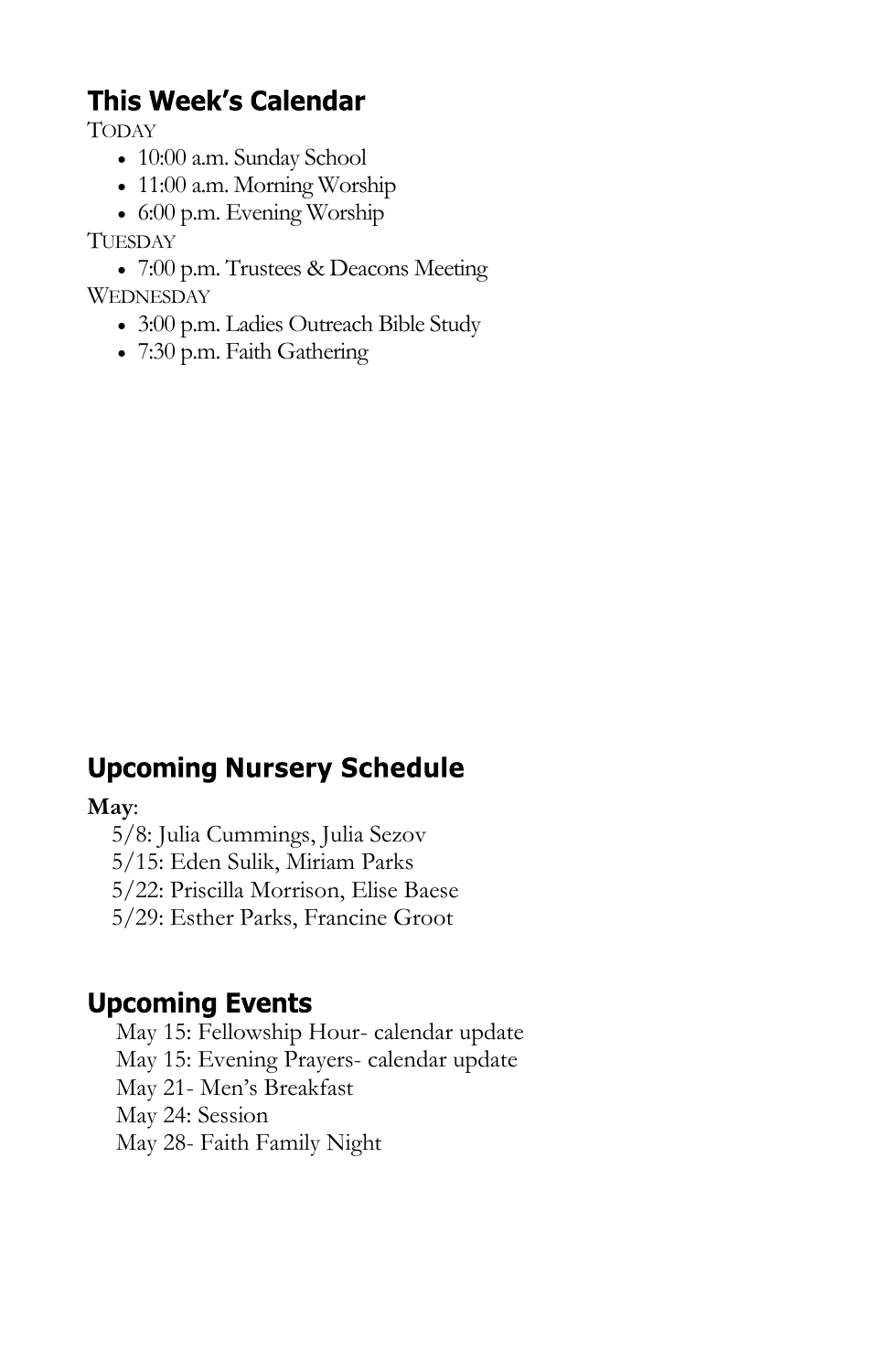# Evening Worship Service<br>6:00 p.m.

| *Opening Prayer                                                      |  |
|----------------------------------------------------------------------|--|
| Hymn Songs of Praise, Expressions of Thanks and Prayer Requests      |  |
| Prayer of Intercession                                               |  |
| Tithes and Offerings                                                 |  |
| <b>Offertory Prayer</b>                                              |  |
| Scripture Mark 13:1-31                                               |  |
|                                                                      |  |
|                                                                      |  |
| *Benediction                                                         |  |
| *Benedictory Hymn: "Now Blessed Be the Lord Our God" #11 vv 1, 2, PP |  |
|                                                                      |  |

**\****Please stand, if able.*

Sermon texts for next Sunday:

| AM- | John 16:7-11           |
|-----|------------------------|
| EV- | 2 Thessalonians 1:1-12 |